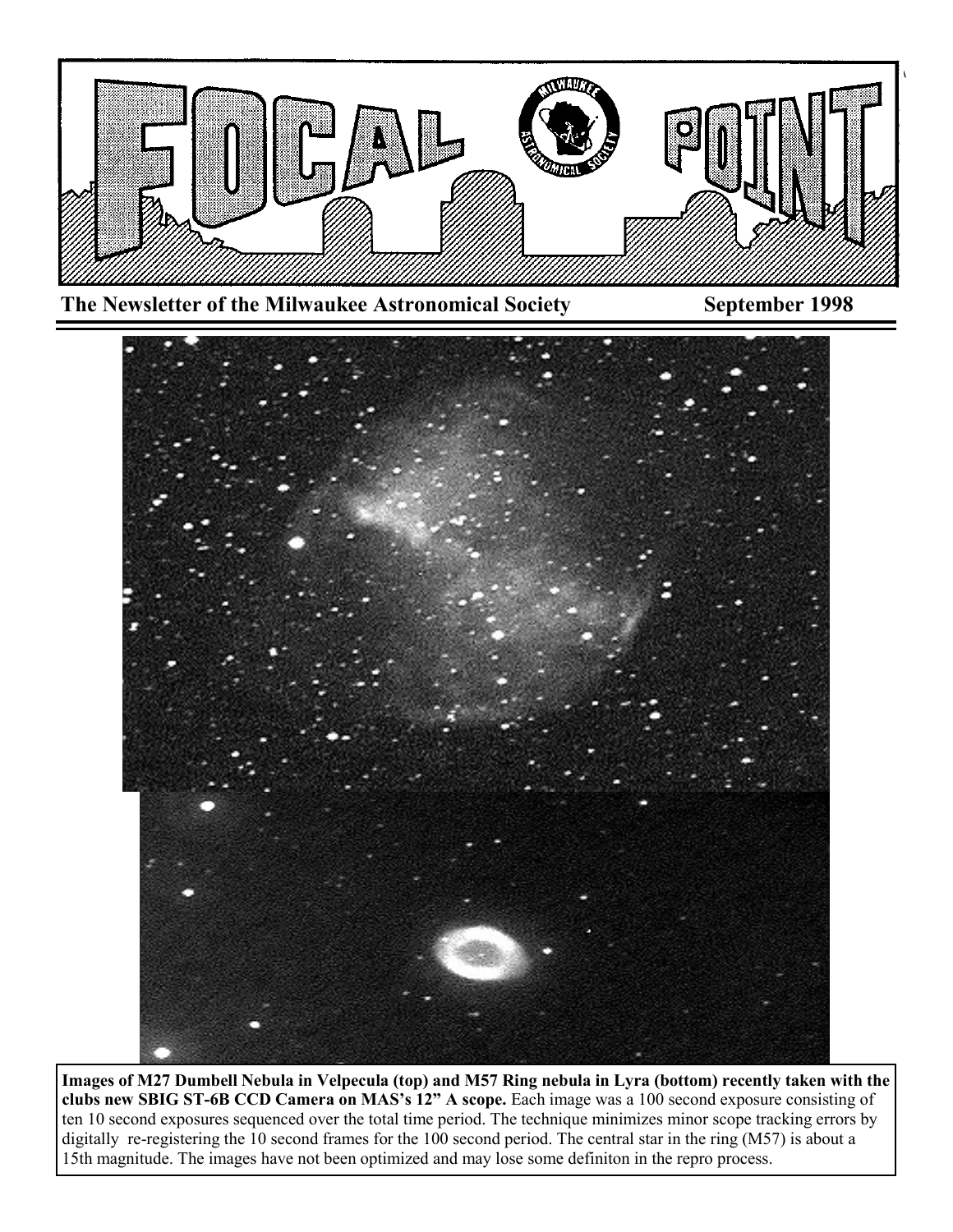## **From The President**

*The Changing Observatory Scene*

Announcing first light in our new St6 CCD camera , and it's a delight to use ! The images on page 1 were taken by Gerry Samolyk and I on our second night of experimenting with the camera and learning the software. The camera was mounted on A-scope for both pictures and no additional guiding was used . One of the neatest features of the software is the ability to automatically take many exposures and align and add them together. This is called Stack&Track. The images are 10 exposures, 10 seconds each. Note the two central stars in the Ring nebula.The brighter of the two is only 15th magnitude! The biggest advantage of CCD cameras is the ability to subtract out a large part of the light pollution which will dramatically improve the range of objects we can study from our New Berlin location.

In addition, we have received the new focuser for A-Scope and it also works very well. The Digital setting circles have arrived and I am working on getting them installed. They will be able to read out the co-ordinates of the telescope and, with its' 10,000 object data base, we will be able to find faint objects more easily. This will be of great advantage to people like me (and most people I know) that have always had difficulty finding and identifying faint objects. Another great feature is the ability to interface the circles to a computer displaying star charts from THE SKY software and have the computer show you where the telescope is pointed and all the objects in the area.

#### *COME ONE, COME ALL !!!*

 Because of the dramatic capability of these tools, we have decided to dedicate our September general meeting to demonstrating the improvements made this year to the clubs equipment. Gerry S.will be talking about the CCD camera and setting circles ( If I can get them installed in time.) and I will discuss the changes to Z-Scope. Many of you members haven't been out to New Berlin in a long time and I would like to invite you let us show off this new capability. These improvements were NOT made for a just a few people! Over the next few months we will be generating video tapes on using this equipment and invite any members willing to learn to join us in exploring the universe from a new perspective. Learning this equipment does take some effort but it's really worth it! Don't forget – September 18 th! *Scott Jamieson, MAS President*



# **We Meet again,Fri., Sept. 18, 8:00PM**

MAS starts it new season with a **general membership meeting** at the above time and place (see Map on lower left).The general meeting will review all of the developments and observatory upgrades that have transpired in the last few months. These exciting upgrades are providing members with capabilities we could have only dreamed about a decade ago.The "**after the meeting program**" will feature demos of the computerized Z scope, CCD imaging with samples of recently acquired images, possible "real time" imaging if weather permits and highlighting discussions of digital readouts for A & B scopes. If you want be in on the ground floor on the use of renovated facilities, this is it!

#### **Other MAS September Activities**

## **First Wednesday meeting Sept.2 at 7:30PM.**

Final plans for the Aldebaran Graze trip, Sept.11, 12, plus pick Gerry's brains on new Observatory equipments and other observing subjects.

**First Saturday Nite Session, Sept 4,** sundown til? President Scott Jamieson invites any and all members who want to learn observing thru the clubs observatories or scopes. Scott has faithfully demonstrated his desire to rebuild a cadre of interested observers....he's been there at least every first Saturday( and then some).

**Open Houses Friday Sept 11, & 25.** A good public outreach- All members should pitch in!

## **MAS Fall Campout, Oct. 16, 17**

Speaking of Dan Yanko, Dan announced at the August Board Meeting that the Club has again reserved sites at the Geenbush site of the North Kettle Moraine State Forest (see inset Map). While this is only the September issue, Campouts some times require a little lead time for some individual to plan for......so start your planning! If last years response is any indication, this should be another fun session of shared observing , and communing with the fall colors and the great outdoors. Some very busy members just came up for one of the evenings (its abut an hours drive from Milwaukee). Non-Campers could also consider nearby Motels.

At any rate, the sites are rented by the club, so all you need is the State park sticker. Try to let Dan (453-3382) know as early as possible if you want to participate.



**BOARD MEETING Monday, Sept 14th, 7:00PM at Observatory. All Board members should attend.**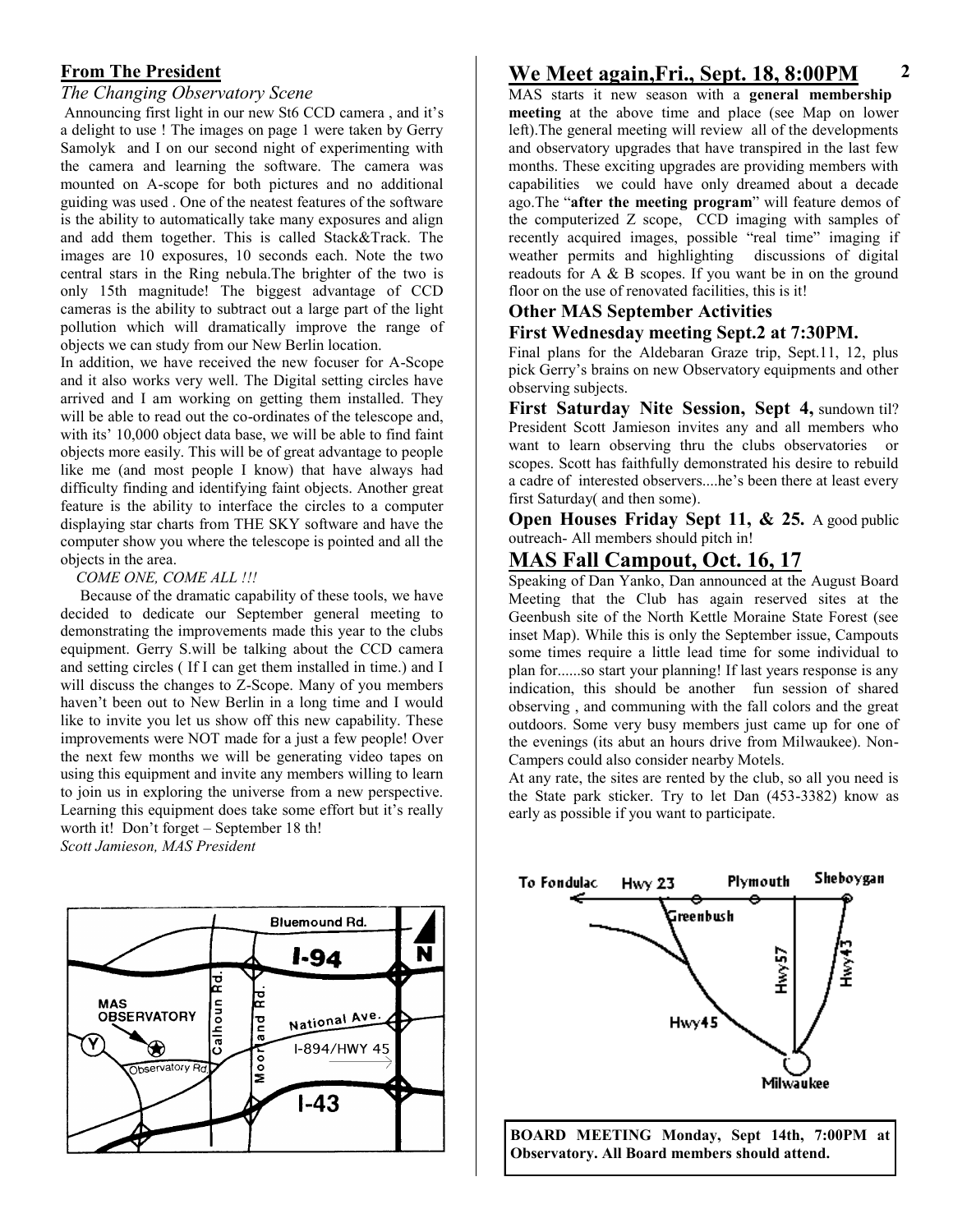The **July Board meeting** focused on the expansion of the MAS Observatory upgrade program to include A & B scopes. The following additional expenditures were authorized.

1.)Sky Commander Digital Setting Circle Set- Based on the success of the computerization of the Z-scope, it is apparent that digital seeting circles is a real aid in locating objects. Mounting the encoders to A-Scope will require some adapting of the mount but should be relatively straightforward.

> Sky Commander with encoders \$450<br>Adoting Mount \$100 Adpting Mount

2.) ST-6B CCD Camera- This camera was chosen because all of our scopes have relatively long focal lengths and hence, a larger pixel size is a necessity. The B model is the standard now and has improved cooling to 40 Deg. C below ambient with improved temperature cotrol. To be used on the 12 inch scopes until the 25 inch is brought up to date.

ST-6B CCD Camera with image s/w \$2900

Eventual Image Process S/W \$300 3.)DX-1 Crawford Focuser for A- Scope- This focuser will

support the heavy loads imposed by the camera to be on this scope and will allow precison focusing.

DX-1 Focuser \$280

4.)Pentium Class Computer- This computer will run Z-Scope and the CCD camera, when it is ready. The current computer will run but locks up frequently and is very slow for the mapping software we are using. The new computer will be installed in a donated cabinet on the lower floor with the Monitor/keyboard/mouse on a table next to the scope mount.

Computer \$1000

5.) 17 inch Monitor- This monitor would display the star charts and imaging software simultaneously and eliminate having to use two computers when imaging.

| Monitor                              | \$590  |
|--------------------------------------|--------|
| 6.) Solar filters for A $\&$ B Scope | \$200  |
| Total Authorized expenditure         | \$5845 |

# **Welcome New Members**

The following new member applicants were approved at the August Board meeting. Welcome aboard!

**Herbert Schoknecht Douglas Whiteside David Chevalier & Family Bruce Brunkerhoft Randy Klaybore & Family John Hock Jeff Neumann & Family**

Please join us at the next monthly meeting . MAS members, please make these new members feel welcome!

# **Membership Renewal Time**

**The month of September is traditional renewal time for membership in the Milwaukee Astronomical Society**. Julie Frey, our hard working membership chairperson, has mailed out renewal applications under separate envelope with forms , instructions, etc. in August. Please respond in the time she requests. Late renewals have caused a lot of extra work and phone calls handling discount subscriptions etc. Help us out...Renew early!

# **Summer Board Actions 3 MAS Picnic a great Fun Day!**

The July 18th Picnic was a combination of good things coming together .....The weather was great, the food was par excellence.....and the turnout of 40 to 50 picnickers intent on Gemuechlikeit, good food, and games made it one of the better MAS party gatherings. Master Chefs Yanko, Weber , Hoag, Laskowski et al prepared the Brat and Hamburger cuisine with great flourish (and clouds of blue smoke) which was complemented by "Mother Sentry's" potato salad, chips, desserts etc. It was also a great way to compare astronomy notes under daylight conditions with fellow enthuiasts. Between the games and good fellowship, most people stayed the afternoon. A few diehards who tarried even longer, found darkness descending, wheeled out various scopes and Binocs and closed a nice day by viewing the night sky together.

The success of this event was largely due to the hard work of the Yankos and helpers. President Jamieson personally thanked Dan at the August Board Meeting. Way to go ,Dan!

## **ALCON 98**

I am happy to report an absolutely superb convention hosted by The Louisville Astronomical Society and the Evansville Astronomical Society! ALCON '98 was held at French Lick, Indiana from July 22 to July 25.

The resort-style, historical convention site, offered a beautiful setting for amateur astronomers to convene. Featured guests included Dr. F. Story Musgrave, Jack Horkheimer, Dr. J. Richard Gott, Dr. James Kaler, Dr. John F. Kielkopf, Sarah A. Gavit, Warren Stephenson, Dr. Suketu Bhavsar and Dr. Thomas H. Crawford. Topics included: "Einstein's Universe; Escher's Art" (Bhavsar), "Popullution" (Crawford), "The Comet That Killed Cleopatra" (Horkheimer), "Artist's View of the Universe" (Musgrave), "Deep Space 2: Probing the Subsurface of Mars" (Gavit), "Extreme Stars - At The Edge of Creation" (Kaler).

If you are a teacher or amateur interested in public education of astronomy, you may be interested "Project Astro", which was presented at ALCON for the first time. This new program provides materials and training for those who wish to bring astronomy to the classroom.

Astronomy conferences are highly recommended for both new and experienced amateurs. You can meet other amateurs from all over the country, try your observing equipment in typically better conditions, display your astrophotos in contests, collect observing information sheets, and view presentations from both professional and amateur astronomers. There's also plenty to do, even for the non-astronomer, so you can bring your entire family. *Julie Frey, Alcor Rep*

## **Keyholder Reminders**

The board reminds key holders to try to be on site during the early evening hours (especially with good weather) with or without member calling. Members should call Keyholder anyway if they want priority on site. On- site keyholder's first priority is to help new members when requested.